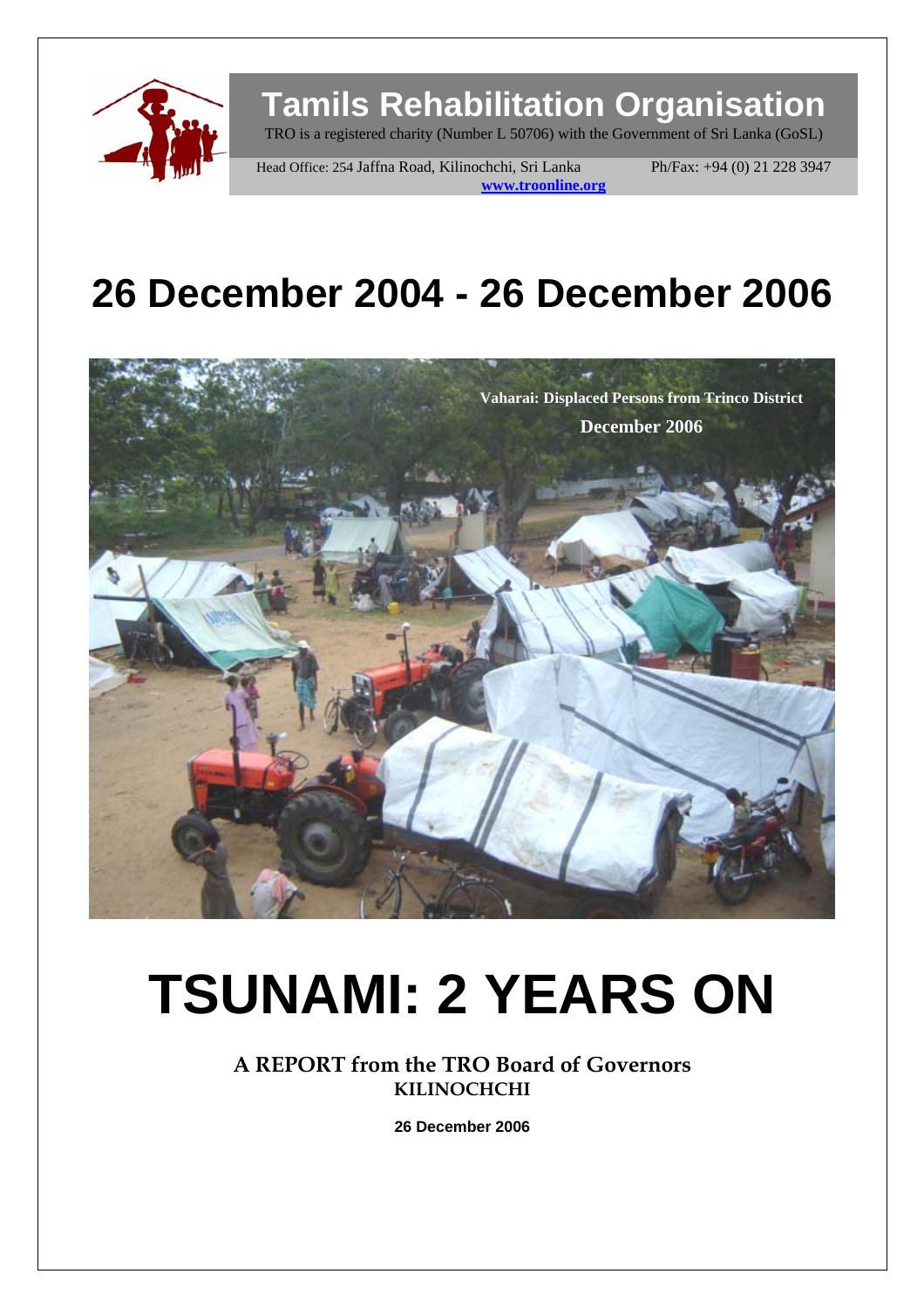

#### **CURRENT SITUATION**

Two years have passed since the Tsunami of 26 December 2004 and the worst natural disaster in Sri Lanka's recorded history. Almost 80% of the Tsunami displaced in some districts of the NorthEast of the island, which sustained 65% of the tsunami destruction and deaths, continue to languish in Temporary Shelter Camps or have been displaced once again due to military offensives, bombing, and shelling. There does not seem to be any end in sight to the suffering and deprivation that these persons have experienced, nor does there seem to be any chance that they will receive what they are due and achieve the levels of reconstruction and rehabilitation that the Tsunami affected of the south of Sri Lanka and other tsunami affected countries have already achieved.

The continuing lack of any significant response or pressure from the International Community regarding this situation is concerning for local organizations such as TRO. The situation will continue to spiral downward towards full scale war if the International Community does not step forward with a stronger response to the humanitarian catastrophe that is unfolding in the NorthEast.

The Tamils Rehabilitation Organization's (TRO) works throughout the NorthEast and is the only organization working in some of the most worst affected tsunami and war affected districts due to Government of Sri Lanka (GoSL) restrictions on International NGOs (iNGOs), UN and ICRC access to these areas. TRO is the largest, most efficient and effective national NGO operating in the NorthEast, a fact recognized by many iNGOs, the UN, and foreign governments.

Though significant progress has been made by TRO and some iNGOs in the NorthEast in the two years since the tsunami (please visit the TRO website for the 82 page *"TRO 18 Month Tsunami Report"*  **[www.troonline.org/report.pdf](http://www.troonline.org/report.pdf) )** the NorthEast continues to lag far behind the South of the island in all indicators of tsunami rehabilitation. In addition to the pre-existing conditions and attitudes in Sri Lanka towards the NorthEast that are the root causes of the 25 year conflict, there are a variety of other factors which have led to the "faster implementation progress, mainly in the south, compared with slower and less comprehensive progress in the north and east."<sup>1</sup> These range from: 1) the allocation of governmental resources by the GoSL, 2) the lack of a management structure (P-TOMS), 3) "political influence" and the lack of it, 4) the centralization of bureaucracy and decision making with the "Central Government" in Colombo, 5) the GoSL's "slower" rate of disbursement of funds to tsunami affected persons in the NorthEast, 6) the lesser number of iNGOs (per capita) working in the NorthEast (as opposed to the south) which resulted in less funds and other resources (per capita) being available in the NorthEast, 7) the difficulties that iNGOs and local NGOs have in working in the NorthEast due to GoSL restrictions, regulations and harassment. These issues are discussed in more detail below.

#### **Reasons for slower and less comprehensive progress in the NorthEast:**

- 1. Commitments and Allocation of funding. In its report, "*Approaches to Equity in Post-Tsunami Assistance, Sri Lanka"*, the Office of the UN Secretary General's Special Envoy for Tsunami Recovery stated that, "The breakdown of regional figures suggests allocation shortfalls to the north. …(with the) south and west collectively receiving approximately 20 percent more than required commitments compared with a similar *shortfall* of commitments for the north and east."[2](#page-1-1)
- 2. The lack of an adequate "implementing structure" or "management structure" for the NorthEast such as the P-TOMS agreement that was never implemented. GoSL institutions, infrastructure, services and staffing in the NorthEast are far below par and are not funded to the level the rest of the country. The UN Special Envoy Report also states that, "The public service shortages in the north and east …have significantly delayed the pace of recovery compared with other regions.["3](#page-1-2)
- 3. The promised Post-Tsunami Operational Management Structure for the North and East (P-TOMS) after being signed by the LTTE and GoSL, never materialized, a disappointment that followed the failure of two other post-Cease Fire Agreements (CFA) on development: SIHRN and NERF. The UN Special Envoy's report further states that, "The absence of P-TOMS implementation affected the context for recovery, especially in the north. Development partners withheld resources and activities in anticipation of the agreement, and some eventually withdrew some recovery commitments that hinged on P-TOMS."[4](#page-1-3)

<span id="page-1-0"></span><sup>&</sup>lt;sup>1</sup> Approaches to Equity in Post-Tsunami Assistance, Sri Lanka: A Case Study, Office of the UN Secretary General's Special Envoy For Tsunami Recovery, Mandeep Kaur Grewal, November 2006 $^2\!$  Ibid.

<span id="page-1-1"></span>

<span id="page-1-2"></span><sup>3</sup> Ibid.

<span id="page-1-3"></span><sup>4</sup> Ibid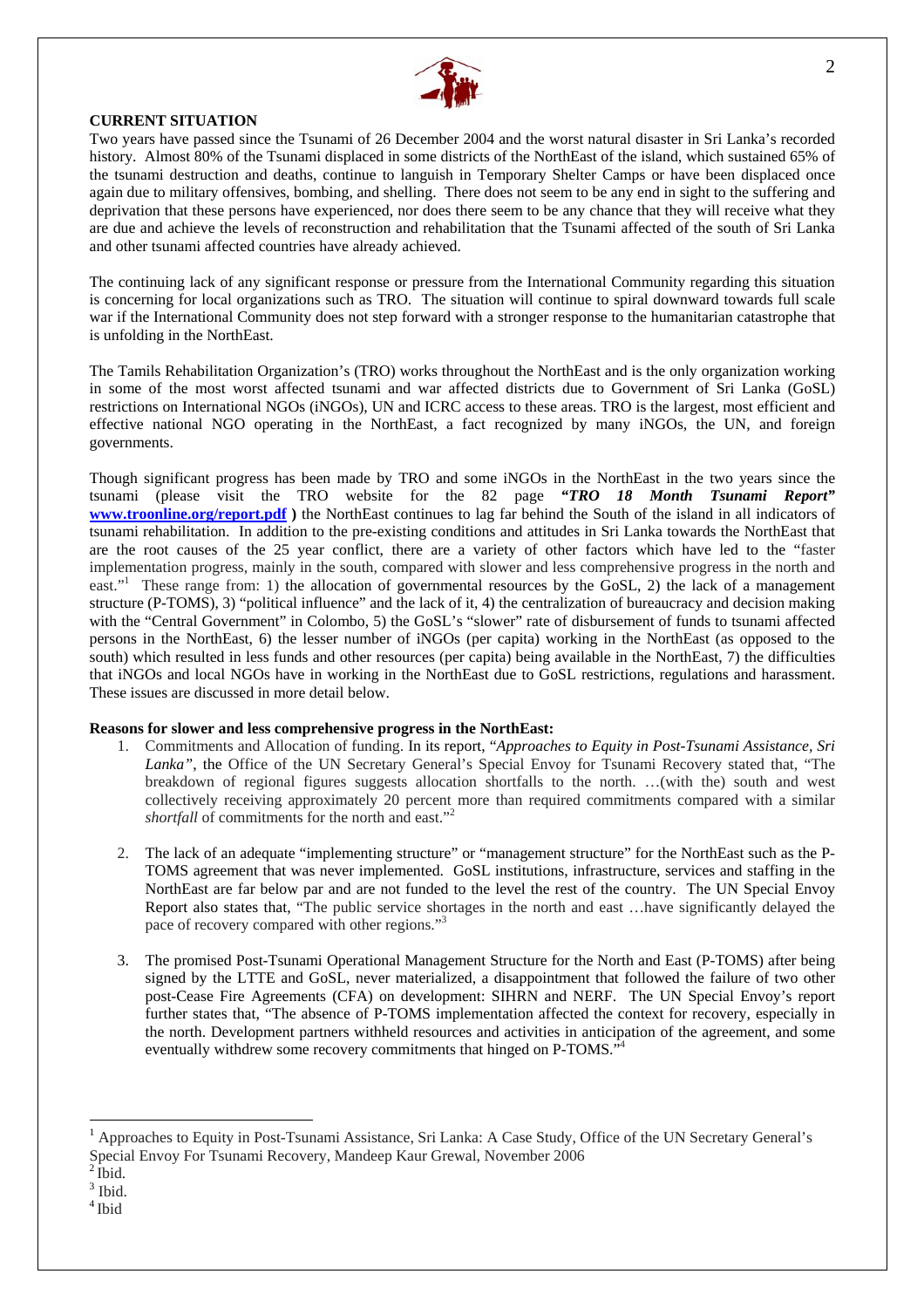

- 4. The UN Special Envoy's report further states, "…the stronger political influence of the south and west was …a key reason why those regions have exhibited a faster rate of progress than the north and east, which make up two-thirds of tsunami affected areas."<sup>5</sup> This political influencing in the allocation of resources has deprived the tsunami and war affected populations of the development and rehabilitation that was, and is, their right.
- 5. The centralized nature of the Sri Lankan political bureaucracy meant that the majority of policy and funding decisions as well as needed inspections, approvals and permit processes had to come from the central government in Colombo. This led to delays, inappropriate projects, misappropriation of government funds and a variety of other problems to the south over the NorthEast. The UN Special Envoy's Report states, "The post-tsunami period in Sri Lanka brought more sharply into focus the serious shortcomings of over-centralized policy development and implementation, although this has long been informally recognized as undermining the prospects for development in Sri Lanka."<sup>[6](#page-2-1)</sup>
- 6. The GoSL was responsible for the disbursement of funds in installments for the construction of permanent housing under "house owner" driven programs. The UN report states that there was a slower rate of disbursement in the north and east which resulted in those areas experiencing "…a much slower rate of progress than the south and west."[7](#page-2-2)
- 7. The report also states that surveys show "…all regions trailing in the wake of the south's much faster progress toward completion and handover of houses to families under the donor driven programme. What is particularly striking is the overprovision of house reconstruction in the south, which clearly indicates an inequitable allocation of resources from a national perspective["8](#page-2-3)
- 8. The UN report further states "…the government's policy, adopted in 2005, to allow families with housing grants to additionally access supplemental NGO support for house construction appears to have benefited southerners disproportionately. Research undertaken for the World Bank reported that over 76 percent of houses surveyed in the south and west had been cofinanced, compared with only 30 percent in the north and east. Having increased access to financial resources, supplies and technical advice from NGOs may have supported faster house construction in the south compared with other areas."
- 9. "Increasingly onerous checkpoint procedures have also delayed progress. One NGO reported that it took 12 weeks to transport building materials into LTTE-controlled areas; others reported that imports such as VHF radios and fibre glass boats also took a long time to import and in some cases were not released by state authorities, even though such items are not officially restricted. According to agencies, some contractors had reported being unwilling to work in the east as a result of these problems. In the meantime, local authorities were also dealing with the temporary IDP groups fleeing to escape the recent increases in violence."<sup>5</sup>

#### **RECENT IDPs**

Due to the security situation and the fact that no large scale "development work" can be performed in most areas, TRO is primarily focusing on providing emergency humanitarian relief to the 210,000 persons who have been displaced due to the outbreak of open warfare in the NorthEast over the past 8 months. The majority of these newly displaced are currently seeking refuge in the Vaharai area of Northern Batticaloa District and in the Vanni in the North. TRO has provided care for over 100,000 of these internally displaced persons (IDPs) over the past 6 months. These IDPs join the 330,000 IDPs still in Temporary Shelters two years after the tsunami.<sup>10</sup> When these 540,000 tsunami and recent conflict affected IDPs are added to the 350,000 "long term" conflict affected IDPs, the extent and importance of addressing and bringing attention to the plight these long suffering IDPs can be grasped. The Government of Sri Lanka has severely restricted, and in some cases enforced a complete embargo, on humanitarian aid to IDPs who are fleeing the shelling and bombing.

#### **FREEZING of TRO BANK ACCOUNTS**

TRO Tsunami related projects are currently on hold due to the current "security situation" and the fact that the Central Bank of Sri Lanka (CBSL) froze the TRO Sri Lanka Bank Accounts for 6 months "for investigation" on 28 August

<span id="page-2-0"></span><sup>5</sup> Approaches to Equity in Post-Tsunami Assistance, Sri Lanka: A Case Study, Office of the UN Secretary General's Special Envoy For Tsunami Recovery, Mandeep Kaur Grewal, November 2006 <sup>6</sup>

<span id="page-2-1"></span> $6$  Ibid

<span id="page-2-2"></span><sup>7</sup> Ibid

<span id="page-2-3"></span><sup>8</sup> Ibid

<span id="page-2-4"></span><sup>&</sup>lt;sup>9</sup> Ibid

<span id="page-2-5"></span><sup>&</sup>lt;sup>10</sup> Oxfam International Tsunami Fund Second year report, December 2006 ([http://www.oxfam.ca/news-and](http://www.oxfam.ca/news-and-publications/publications-and-reports/oxfam-international-tsunami-fund-second-year-report/file)[publications/publications-and-reports/oxfam-international-tsunami-fund-second-year-report/file\)](http://www.oxfam.ca/news-and-publications/publications-and-reports/oxfam-international-tsunami-fund-second-year-report/file)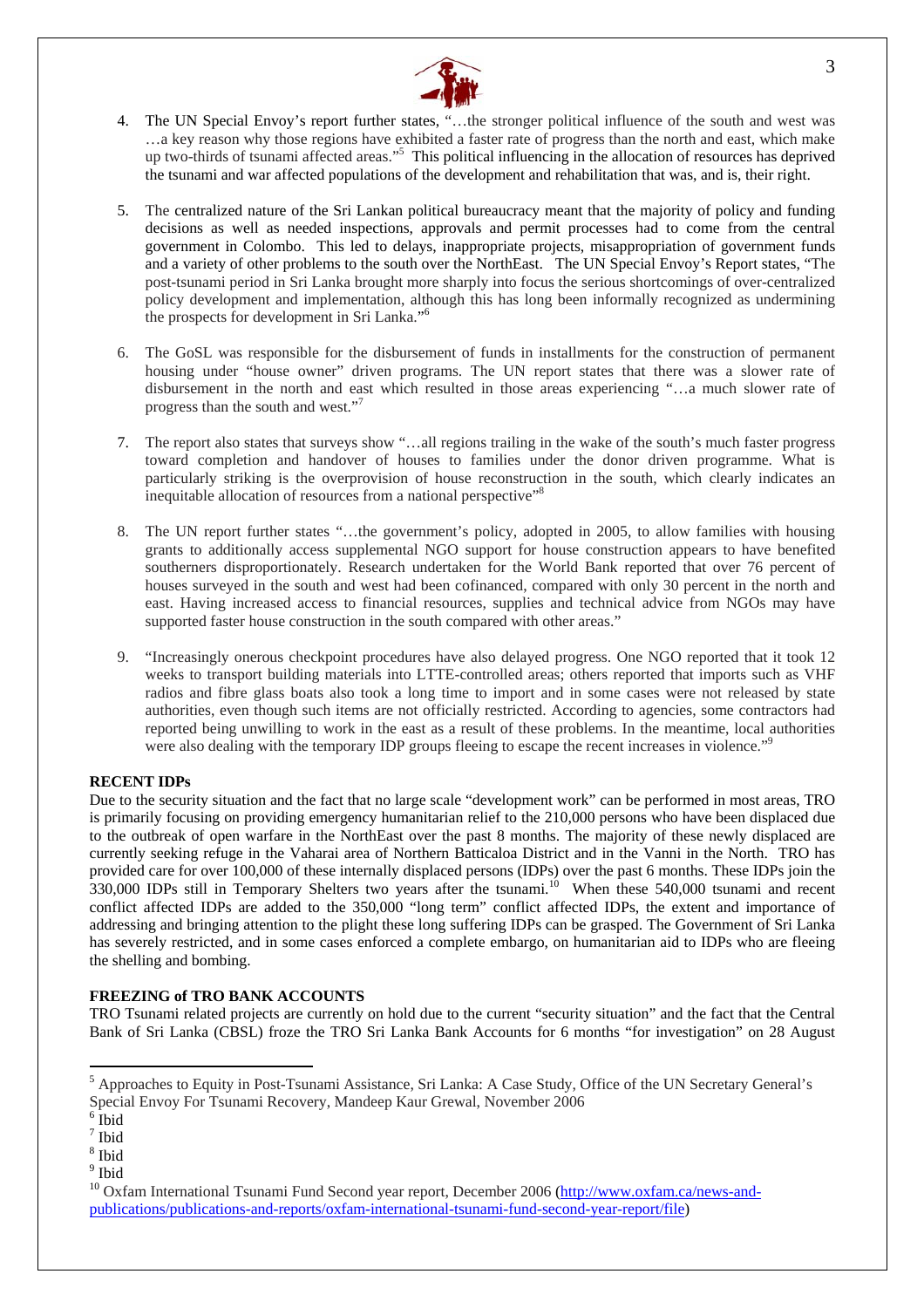

2006. Approximately, Rs. 80,000,000 (US\$ 800,000) was in the bank accounts at the time of freezing. These funds, 80% of which come from iNGOs, the UN, the GoSL, ADB, World Bank, and various other multi-lateral and bi-lateral donors, are all in "project specific accounts" destined for specific Tsunami Projects chosen by TRO's donor/partners. As a result all work on these projects has ceased for lack of funds and the date of completion for the projects is unknown.

In the interest of transparency and accountability, TRO welcomes the investigation by the GoSL. As TRO is continuously answerable to the beneficiaries, the donors, governments, and the public, we are confident that there has been no wrong doing by TRO and that this "freezing" of the bank accounts is unwarranted. TRO has requested that the CBSL and the High Court of Colombo allow TRO to function "under supervision" so that the IDPs and others that TRO assists will continue to be served while the investigation continues.

#### **PROBLEMS FACED by TRO and other Organizations**

The most pressing issue currently is that of "access" to those most in need of humanitarian assistance. This issue arose months before the start of the Government of Sri Lanka (GoSL) offensives in August 2006. Prior to that time TRO and iNGOs had faced extreme difficulties in the implementation of their Tsunami Projects and their pre-CFA war affected IDP Projects. Many of the problems faced by TRO were, and are, unique but iNGOs, the UN and the International Committee of the Red Cross (ICRC) also face some of the same constraints due to the actions of the GoSL.

Some of the constraints are outlined in the report from the Office of the UN Special Envoy:

"The transaction costs of working in parts of the north and east are much higher than in the south and west. This is mainly due to the limited access to sand banks, rubble and other reconstruction materials; high security zones; the relative paucity of skilled labour; and the limited access to reconstruction sites. In particular, certain LTTE-controlled areas have almost no tarmac roads and there are painstaking checkpoint procedures required for travel between the government and LTTE-controlled areas. These constraints may have caused the north, in particular, to attract fewer implementation partners and for implementers operational in the north and east to make slower and more limited progress."<sup>[11](#page-3-0)</sup>

Some other constraints include:

1. Restriction of "access" to the NorthEast Tsunami and War affected IDPs by the GoSL achieved through a variety of laws, regulations, "unpublicized restrictions", and an outright refusal by the government to allow humanitarian access and the flow of humanitarian relief, especially food and medicine, to the worst affected areas.

CARE International, supported by other UK based agencies, states that, "Only 10% of post-tsunami house reconstruction has been completed in the conflict-hit north of the island compared to nearly 90% in the relatively stable south…"[12](#page-3-1) The press release continues, "Controlled and restricted access for aid agencies has caused serious delays to building projects with materials and workers unable to enter some areas. There is a growing disparity between the extent and progress of reconstruction in the north and south of the island."<sup>13</sup>

Access is restricted in a variety of ways:

- a. **Work permit**: The institution of the "work permit" requirement for all "international staff" of NGOs (other than the UN & ICRC). This work permit was an additional procedure that was instituted by the Ministry of Defence despite the fact that all these persons already had "work visas". Thus far no work permits have been approved for the LTTE controlled areas and as a result iNGOs are not able to access some of the most severely affected IDPs. Most organizations withdrew their international staff from ALL of the NorthEast until they received their work permits, while some work permits have been granted, most have not or have been made for specific districts and are very limiting.
- b. **Unpublicized Restrictions**: Refusal by GoSL checkpoint personnel to allow access or transportation of building materials. These GoSL security forces personnel would state that a "permit" was required from "Colombo" when questioned; authorities in Colombo would deny that such permits were required.

<span id="page-3-0"></span><sup>&</sup>lt;sup>11</sup> Approaches to Equity in Post-Tsunami Assistance, Sri Lanka: A Case Study, Office of the UN Secretary General's Special Envoy For Tsunami Recovery, Mandeep Kaur Grewal, November 2006<br><sup>12</sup> CARE International Press Release: "Sri Lanka's ignored conflict threatens tsunami reconstruction" 12 December

<span id="page-3-1"></span><sup>2006 (</sup>Supported by the following UK based agencies ActionAid, CAFOD, CARE International, Merlin, Save the Children, Tearfund, WorldVision)

[http://www.careinternational.org.uk/Sri+Lanka%E2%80%99s+ignored+conflict+threatens+tsunami+reconstruction++8](http://www.careinternational.org.uk/Sri+Lanka%E2%80%99s+ignored+conflict+threatens+tsunami+reconstruction++8203.twl) [203.twl](http://www.careinternational.org.uk/Sri+Lanka%E2%80%99s+ignored+conflict+threatens+tsunami+reconstruction++8203.twl)

<span id="page-3-2"></span> $\overline{^{13}}$  Ibid.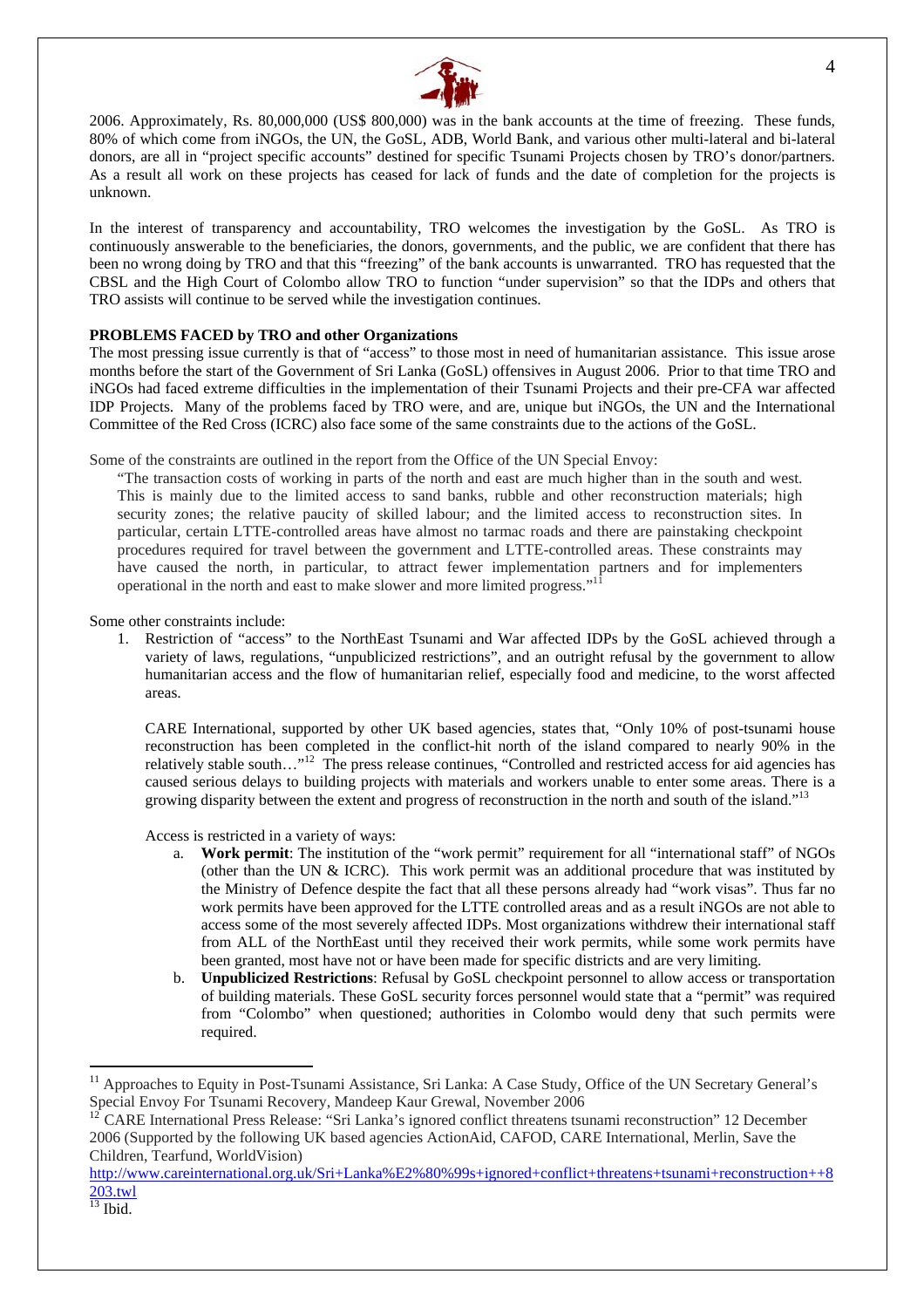

- c. **Closure of "borders"/roads/checkpoints**: The GoSL has closed the A9 and A15 highways and thus denied access to over a million civilians in desperate need of humanitarian relief: food, medicine and non-food relief items. Convoys are only allowed to proceed under special circumstances and even then do not carry adequate quantities to meet the needs of the population. An example of this is the last convoy that was allowed to travel to Vaharai where 45,000 IDPs are stranded. On 29 November the GoSL allowed a UN/ICRC convoy to cross the border, but 30 truck loads of food were not allowed to proceed by the GoSL thus the expected "one week supply" was 40% short of the requirement.[14](#page-4-0) As of 26 December 2006 no other convoy has been allowed into Vaharai.
- 2. "(Sri Lanka) Army restrictions on the movement of building materials have had a severe impact on construction projects, which had already been delayed by changes in government regulations and a lack of suitable land. Employees of international agencies have been targeted and in one instance, 17 Sri Lankans (16 Tamils and 1 Muslim) working for a French NGO were shot dead[.15](#page-4-1)

Please see **Appendix II** for a full list of some of the other problems TRO and other iNGOs faced in the post-tsunami period.

#### **ATTACKS ON TRO**

 $\overline{a}$ 

There have been 19 major attacks, and numerous minor attacks, on TRO aid workers, offices or projects over the past two years. (*Please see Appendix 1 for a list of attacks on TRO staff offices and projects)* These attacks have forced TRO to take extra security measures to ensure staff and beneficiary safety. TRO aid workers in some areas have been intimidated, threatened, harassed, assaulted, and "disappeared" by the GoSL security forces and paramilitary forces. TRO projects and IDP camps have been bombed and shelled by the GoSL and hand grenades have been thrown into the Batticaloa and Jaffna offices with the latter also being burnt to the ground. These attacks and the attackers have sought to intimidate TRO staff and restrict the delivery of humanitarian relief and development to the war and tsunami affected communities of the NorthEast.

The most recent atrocities were the shelling by GoSL forces of clearly designated TRO IDP camps in the Vaharai area. On 8 November 2006 in Karhiraveli, Vaharai 47 IDPs were killed and 136 injured by GoSL shelling. The TRO Children's Home was damaged and 12 children were injured. On 10 December 2006 a similar incident occurred when the GoSL shelled 3 TRO IDP camps in Palchchenai, Kandalady, and Vammivadduvan. 40 IDPs were killed and 100 injured in this incident.

In January 2006 seven (7) TRO aid workers were abducted by armed paramilitary gunmen. One of these persons, Mr. Ganeshalingam, was a member of TRO's Board of Governors, while the others were Pre School administrative staff and the Batticaloa Chief Accountant, Ms. Premini, and her team of accountants. These people remain "disappeared" with no real investigation having taken place by the responsible authorities.

The TRO Batticaloa office has been attacked 3 times on: 7 August 2003, 13 June 2005, and 27 September 2005 by paramilitaries with grenades and machine guns. A TRO Security Guard was killed during the 27 September attack and 2 Staffers injured & 5 vehicles destroyed during 13 June attack. TRO closed the Batticaloa Office soon after the September attack due to the inability of the GoSL security forces to stop attacks and ensure the safety of humanitarian workers.

In August 2006, the *Vadamarachchi East TRO Boatyard* and the *Eachchilampattu TRO Boatyard*, 2 of the 6 Boat building facilities that TRO constructed as part of tsunami livelihood projects, were destroyed by the Sri Lanka Air Force.

Other tsunami reconstruction projects have also been damaged or destroyed by shelling or bombing. The "Rebuild Kalladi Village" in Eachchilampattu is such an example. The donor, Operation USA, provided US\$1 million and TRO had completed 100 of the planned 136 permanent houses for the tsunami affected village. A pre school, community center and a Primary Health Care Center had been completed. But this areas is south of Muttur and Sampoor and north of Vaharai and is thus in a virtual "no man's land". Many of the structures that had been completed are now damaged or completely destroyed and the entire population of the village, along with the people from Sampoor and parts of Muttur East, displaced to Vaharai in September. The current status of the village is unknown.

<span id="page-4-1"></span>[6W2N95?OpenDocument](http://www.reliefweb.int/rw/RWB.NSF/db900SID/HMYT-6W2N95?OpenDocument)<br><sup>[15](http://www.reliefweb.int/rw/RWB.NSF/db900SID/HMYT-6W2N95?OpenDocument)</sup> Oxfam International Tsunami Fund Second year report, December 2006

<span id="page-4-0"></span><sup>&</sup>lt;sup>14</sup> UN Press Release 30 Nov. 2006: [http://www.reliefweb.int/rw/RWB.NSF/db900SID/HMYT-](http://www.reliefweb.int/rw/RWB.NSF/db900SID/HMYT-6W2N95?OpenDocument)

[\(http://www.oxfam.ca/news-and-publications/publications-and-reports/oxfam-international-tsunami-fund-second-year](http://www.oxfam.ca/news-and-publications/publications-and-reports/oxfam-international-tsunami-fund-second-year-report/file)[report/file\)](http://www.oxfam.ca/news-and-publications/publications-and-reports/oxfam-international-tsunami-fund-second-year-report/file)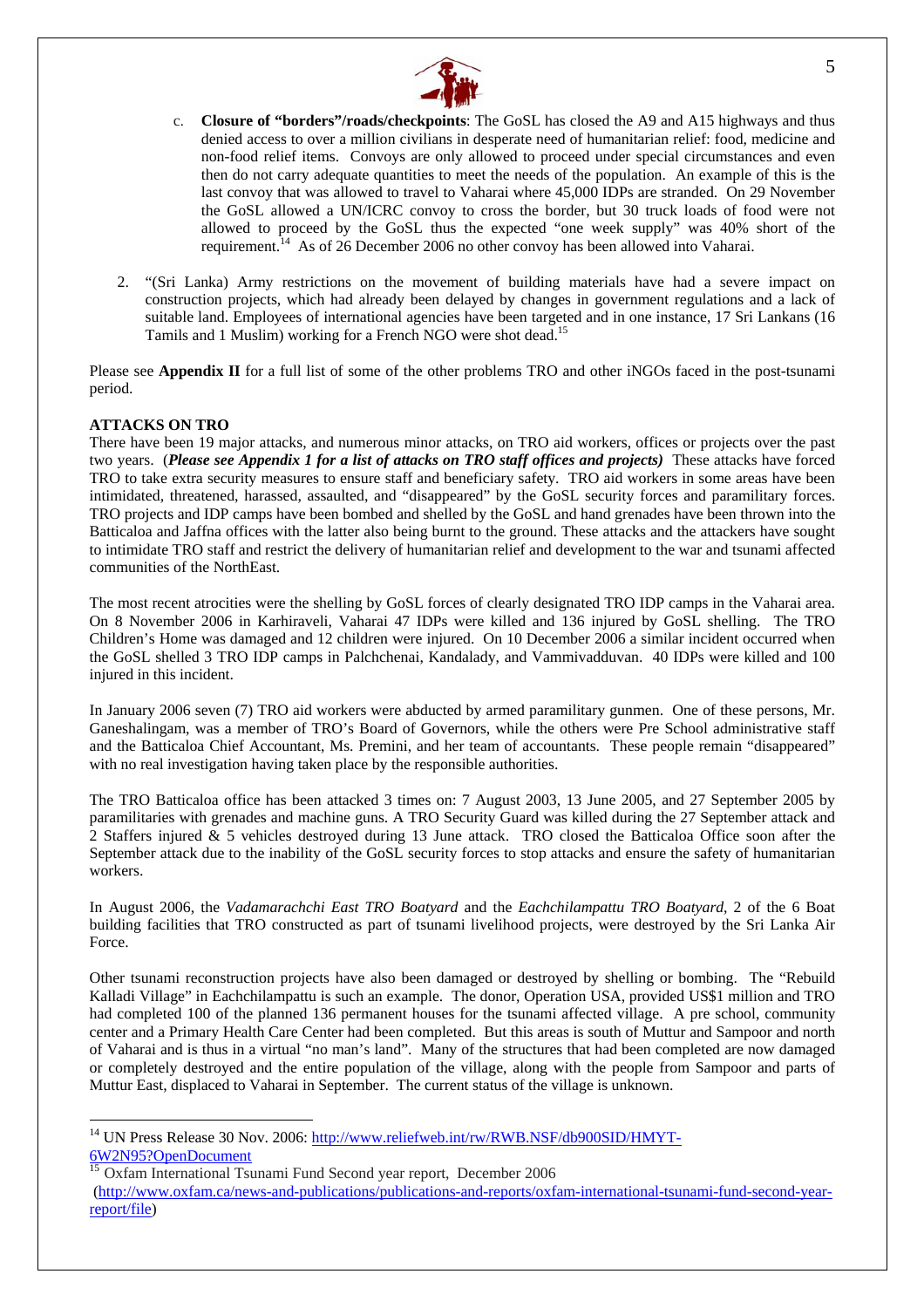

#### **EQUITY**

A major source of concern in the post tsunami era has been the large number of iNGOs, international agencies, foreign governments and individual donors refusing to work in the NorthEast or providing token, nominal aid while focusing the majority of their resources in the "South" of the island. This discrimination is also seen within the NorthEast between the GoSL and LTTE controlled areas with certain "humanitarian agencies" refusing to work in the LTTE controlled areas due to a variety of factors. This has created inequities between tsunami affected persons within the tsunami affected population itself and between the tsunami affected and war affected populations.

The report from the Office of the UN Secretary General's Special Envoy for Tsunami Recovery stated that:

"Within the tsunami IDP group, affected communities in the east and, particularly, the north have experienced a slower pace of progress than those in the south and west of the country. This pattern is, again, partially related to practical constraints, many arising from the more difficult conflict context constraining delivery in the north and east, while stronger infrastructure and private sector support has favored faster delivery in the south."[16](#page-5-0)

Throughout the past year TRO has continued to take extra precautions to ensure that the war affected communities in the NorthEast have not been neglected or overshadowed due to the worldwide attention on the Tsunami affected. There are currently over 350,000 war affected IDPs still living in temporary shelters or with friends or relatives. Some of these families have been displaced up to 10 times as a result of the war and some were displaced once again by the tsunami. Many international NGOs were not able to work with these populations due to donor requirements that their funds be targeted to tsunami affected persons only. This has lead to the creation of two classes of IDPs with tsunami IDPs having more access to relief and aid. The situation in the NorthEast is unlike that in other tsunami districts in the south, or other tsunami affected countries, as communities affected by the war and/or tsunami live side by side and issues of equity arise when one group has more donor resources available to it than the other. TRO has worked with the war affected population for the past 21 years and will continue to work with all communities that are in need of assistance. TRO will continue to assist all communities until such point as external assistance is no longer required. This includes all three communities living in the NorthEast: Tamils, Muslims, and Sinhalese.

- ♦ TRO views all people as being equal and will provide relief, rehabilitation and development without regard to language, religion, geographical area, gender, caste or any other category that is used to discriminate or disenfranchise beneficiaries.
- All people should have equal rights and access to: aid, development, education and medical treatment
- TRO works in the GoSL and LTTE areas with ALL 3 ethnic groups (Sinhala, Muslim & Tamil)
	- o Sinhala Pre School being constructed in the Trincomalee District by TRO
	- o TRO is rebuilding a Muslim village, Punochchimunai, in the Batticaloa District
	- o TRO has built temporary shelters and is now constructing permanent Water & Sanitation facilities in Muslim villages in the Kinniya Division.

#### **Highlights of Tsunami Related Projects**

Please visit the TRO website for the 82 page, **"***TRO 18 Month Tsunami Report"(***[www.troonline.org/report.pdf](http://www.troonline.org/report.pdf)**)

- 836 Permanent houses
- 6 Boatyards
- 9,095 Temporary Shelters
- 1,000 Boats, Nets, Engines
- Emergency Shelter for over 22,977 IDP families (200,000 persons),
- Food for over 100,000 people each day. In total during the emergency phase TRO provided over 18.3 million "days" worth of food
- 242 Emergency Welfare Centres
- Food, water and clothing to over 200,000 people
- 2 "cooler" vehicles to transport fish to market
- 64 temporary pre schools
- 57 pre schools

- 9 day care centers / children's parks
- 5 primary schools built / repaired
- 4 Primary Health Care Centers

<span id="page-5-0"></span><sup>16</sup> Approaches to Equity in Post-Tsunami Assistance, Sri Lanka: A Case Study, Office of the UN Secretary General's Special Envoy For Tsunami Recovery, Mandeep Kaur Grewal, November 2006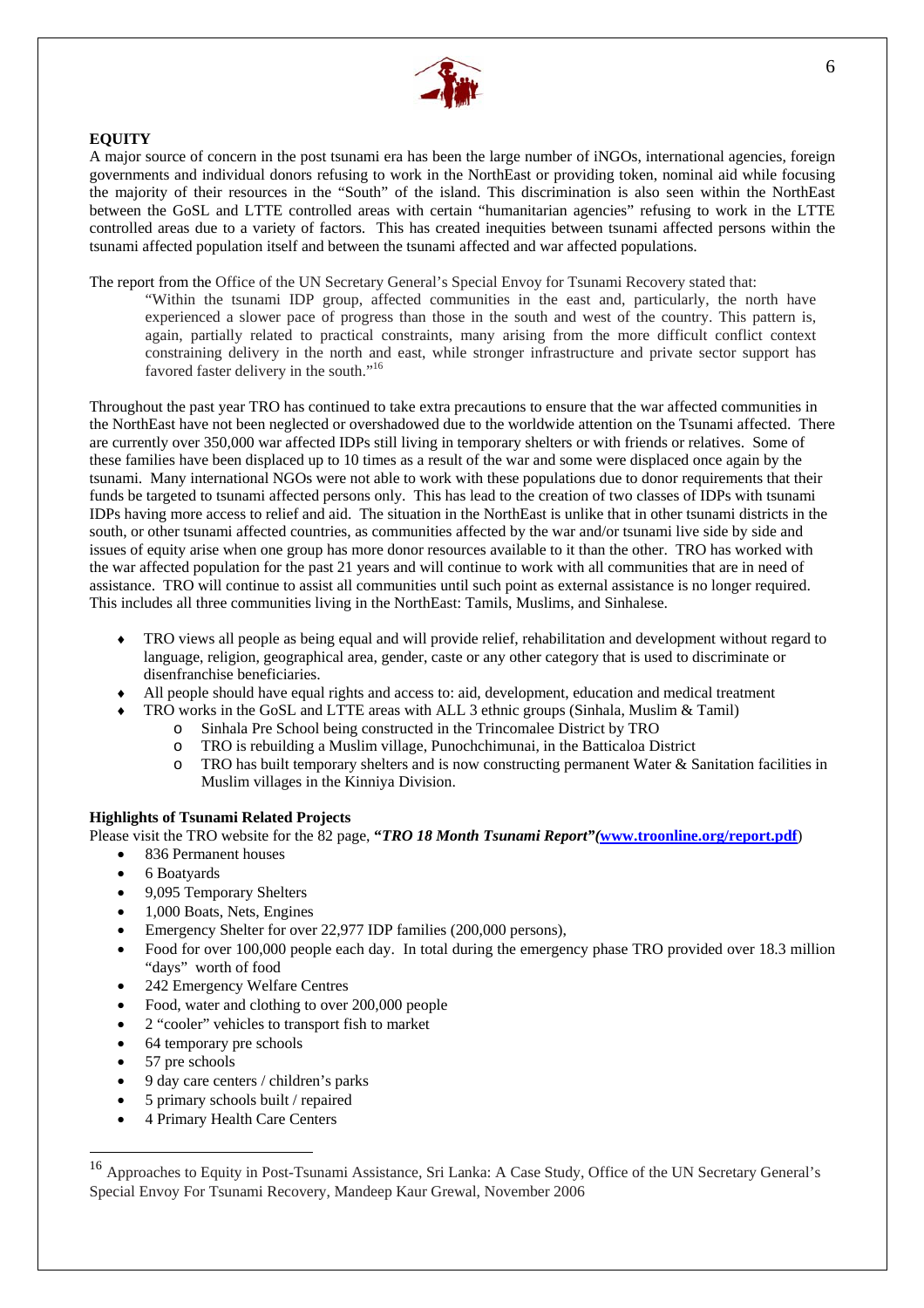

- 5 Nutrition Centers
- 6 Multi-Purpose Community Halls
- 2,800 Wells
- 2,800 Toilets
- 154 Containers Of Tsunami Relief From Donors Throughout The World.
- Toy Distribution
- Back To School Packages
- Medical Teams, Psychosocial Staff Trained, Medicine Sent to Camps in first few months
- 39 Teams Of Volunteer Medical Health Professionals during Emergency Phase
- 40 Mobile Medical Units during Emergency Phase
- 12 Mini Clinics In Emergency And Transitional Welfare
- Livelihood development:
	- o "Cash For Work"
	- o Apprenticeship programs for carpenters, masons, and other skilled labourers,
	- o Cash grants and equipment to start small businesses such as bicycle repair shops, barber shops, laundries, food processing/drying, stone crushing, brick making, sewing, weaving, and animal husbandry.
- Children's Homes: There are 17 "TRO Children's Homes" throughout the NorthEast caring for the needs of 1,875 children who have been orphaned, lost one parent, or whose parents are not able to care for them due to poverty or health problems. TRO accepted 265 children into its Children's Homes as a result of the tsunami and is constructing 2 additional children's homes in order to alleviate crowding.

#### **Ongoing Non-Tsunami Projects & Programs**

The tsunami that devastated the NorthEast struck an area that had been brutalized by 25 years of war and years of neglect prior to the war. TRO has been working for the past 21 years (1985 - 2006) with the war affected populations and has programs and projects in all sectors of relief, reconstruction, and development. In addition to the tsunami related projects and programs outlined in this report, TRO also continued to serve the war affected populations. New projects were created and ongoing ones expanded to provide relief, rehabilitation and development to these persons.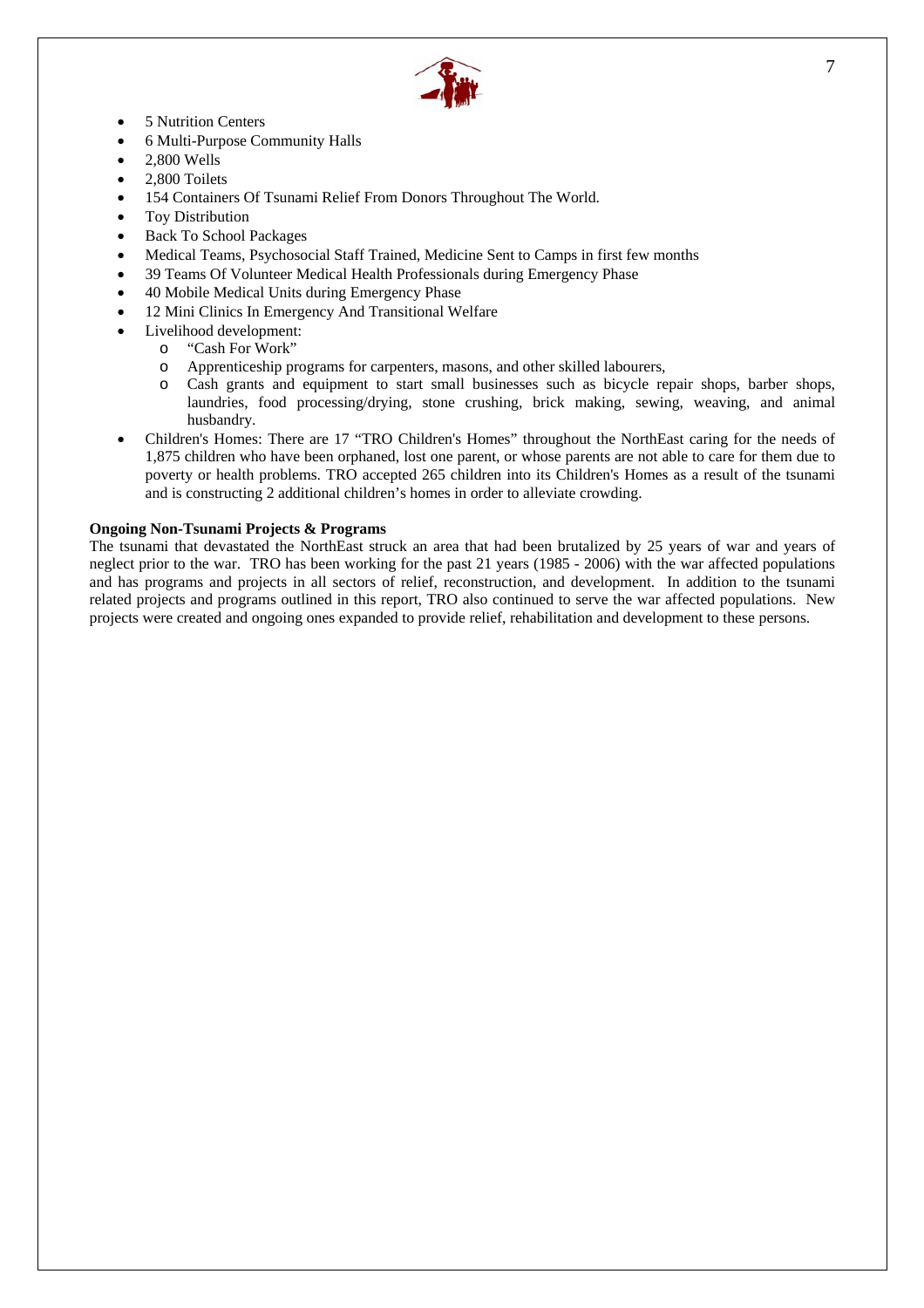

### **APPENDIX I: Attacks on TRO aid workers, projects and offices 2003 - December 2006**

#### **I. 10 December 2006**

a) 40 people killed and 100 injured when GOSL forces shelled 3 TRO IDP camps in Palchchenai, Kandalady and Vammivadduvan

#### **II. 8 November 2006**

a) Kathiraveli 47 people killed and 136 injured when GOSL forces shelled a TRO IDP camp and TRO Sonobo Children's Home was damaged with 12 children injured.

#### **III. August 2006**

- a) TRO boat making yard in Eachchilampattu shelled by the Sri Lanka Air Force
	- i) Details not known due to lack of access. Eachchilampattu is currently a no man's land.

#### **IV. 23 August 2006**

- a) TRO Jaffna office destroyed
	- i) The TRO Jaffna office is on a main road and is surrounded by international NGOs and UN agencies.
	- ii) There are also GoSL army checkpoints at both ends of the road.
	- iii) At the time of the attack Jaffna was under a strict curfew with absolutely no travel allowed by anyone other than GoSL security forces.
	- iv) Heavily armed men in military fatigues arrived at the TRO office at 23:00h and destroyed the computers and the furniture and then burnt the building and the storeroom

#### **V. 19 August 2006**

- a) A boat making yard built by TRO to repair and re-supply tsunami affected fishermen with boats was bombed by the Sri Lanka Air Force.
- b) All boats under construction (or finished) were destroyed as was the store room and the main building.

#### **VI. 15 August 2006**

a) Amparai TRO/NECORD office attacked - shooting & grenade thrown

#### **VII. 31 July 2006**

- a) Punochchimunai, Muslim Village, "Rebuild a Village Project" funded by EMERGENCY (Italy). The storeroom at the work site was broken into and over 200 bags of cement were stolen.
- b) The staff and security guard working on the project had resigned or "stayed home" from work due to intimidation by alleged Karuna Group representatives who threaten the workers with death if they continued working for TRO.

#### **VIII. 15 July 2006**

- a) Grenade attack on TRO Jaffna office
	- i) One grenade thrown into compound during daylight hours within 100 meters of a GoSL army checkpoint.

#### **IX. 13 July 2006**

a) Cement being transported to a tsunami "Rebuild a Village Project" being implemented in Vaharai, Batticaloa District with funding from TRO Switzerland was hijacked in Valaichennai by paramilitary forces. The truck & cement have yet to be recovered.

#### **X. 29 June 2006**

- a) TRO is reconstructing a tsunami affected Muslim Village in the Batticaloa District Punochchimunai. This is funded by EMERGENCY (an Italian NGO).
- b) Boat engines for boats that TRO was providing to the fishermen of the village were being transported from Trincomalee to Punochchimunai in a truck when they were stopped by Police in Polonaruwa. The driver and truck were held for 3 days. They were only released after TRO petitioned the police and provided proof that the recipients were tsunami affected fishermen.

#### **XI. 26 April 2006**

- a) GoSL forces shelled and bombed civilian areas of the Trincomalee District
	- i) TRO Santhosam Children's Home (40 orphans live in the home) damaged by a Kfir bomb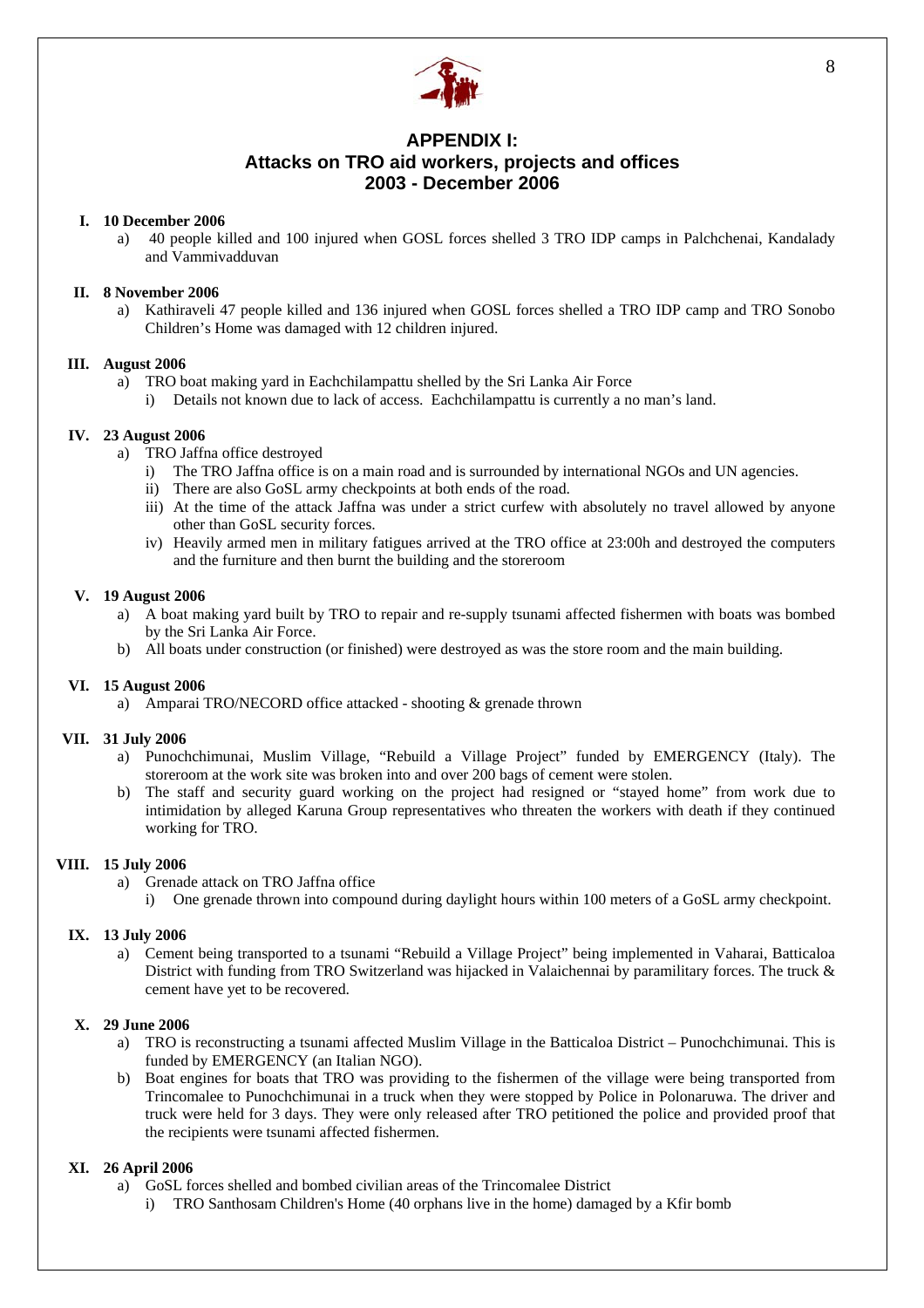

- ii) TRO's office at Kadakarachenai damaged by bombing/shelling
- iii) TRO Muttur / Eachchilampattu office attacked/bombed food store damaged

#### **XII. 29 & 30 January 2006**

- a) Abduction of 7 staffers in Welikanda area still missing/disappeared
	- i) 10 persons were abducted: 2 persons were held for one day, 1 for 3 days and the remaining 7 have not been heard from or seen since then
	- ii) these events were reported and official requests for investigation were made to the Government of Sri Lanka (GoSL), the Sri Lankan Police, the Sri Lanka Human Rights Commission (HRC), the ICRC, the SLMM, Human Rights Watch, Amnesty International, and the UN Working Group on Enforced or Involuntary Disappearances
	- iii) TRO did not receive any reports (either written or verbal) of investigations (if any) conducted by ANY of the organizations above.
	- iv) TRO took their case to the media in an effort to have the employees released, to no avail and the 7 remain "disappeared". This impunity has contributed to the current situation that humanitarian agencies find themselves in – the horrible tragedy of the recent execution of the 17 Action Contre La Faim staff members is a case in point.
	- v) The vehicles that the disappeared were traveling in were later discovered in a "Karuna Camp"

#### **XIII. 7 August 2003, 13 June 2005, 27 September 2005**

- a) Three grenade & machine gun attacks on TRO Batticaloa Office
	- i) Security Guard killed in 27 September attack, TRO closed the Batticaloa Office soon after this attack due to the inability of the GoSL security forces stop attacks.
	- ii) 2 Staffers injured & 5 vehicles destroyed during 13 June attack